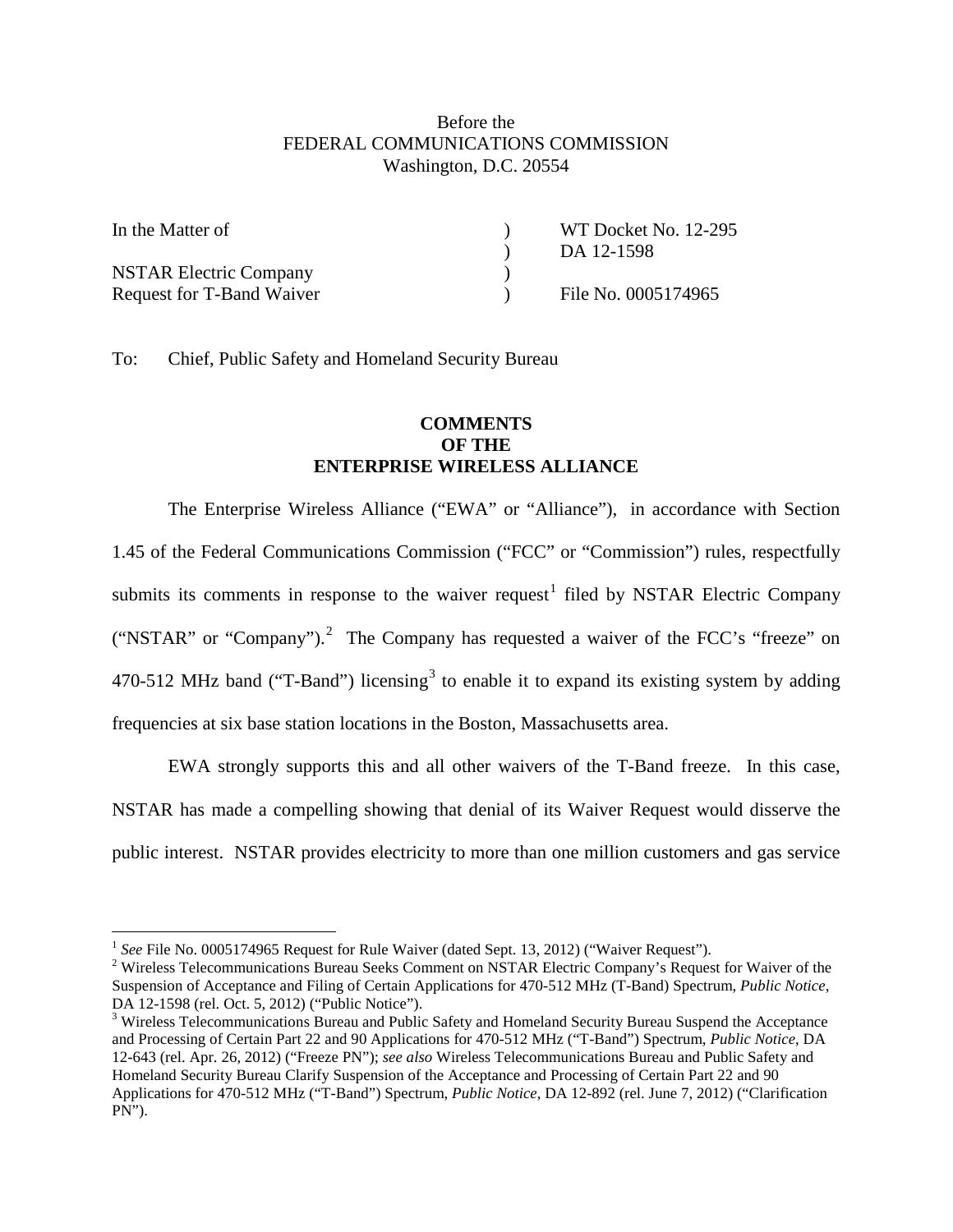to nearly 300,000 customers in Massachusetts.<sup>[4](#page-1-0)</sup> Like all utilities, its ability to deliver these vital services, and to do so while protecting the safety of its employees and the public, is highly dependent on reliable wireless communications.

The Company explained that it began the process of migrating its operations from VHF to T-Band in response to the Commission's requirement that virtually all Part 90 licensees in the VHF and UHF bands convert to narrowband technology by January 1, 2013.<sup>[5](#page-1-1)</sup> NSTAR determined that a narrowband T-Band replacement system would best meet the requirements of users throughout its operating area by providing "a common radio platform, eliminating the need to change radios when moving between service territories."<sup>[6](#page-1-2)</sup> As explained in the Waiver Request, the more advanced features of its replacement system also provided capabilities such as enhanced emergency alert and GPS tracking that speak directly to safety concerns.<sup>[7](#page-1-3)</sup>

NSTAR has already deployed this system in two of its three service territories, but its September 2011 application to add the third region was not coordinated and filed with the FCC until April 23, 2012, just days before the T-Band freeze was announced, which included a freeze on pending applications.<sup>[8](#page-1-4)</sup> The Company now is in the untenable position of having migrated much of its work force from VHF to UHF, while the remainder is stranded in a state of regulatory limbo of unknown duration. It must operate and maintain two entirely different systems depending on the service territory and develop a plan for bridging these systems when personnel migrate from one region to another in emergency or even day-to-day situations. It also

<span id="page-1-0"></span> <sup>4</sup> Waiver Request at 1.

<span id="page-1-1"></span><sup>5</sup> *See, e.g.,* Wireless Telecommunications Bureau, Public Safety and Homeland Security Bureau, and Office of Engineering and Technology Provide Reminders of the January 1, 2013 Deadline for Transition to Narrowband Operations in the 150-174 MHz and 421-512 MHz Bands and Guidance for Submission of Requests for Waiver and Other Matters, *Public Notice*, 26 FCC Rcd 9647 (WTB/PSHSB/OET 2011).<br><sup>6</sup> Waiver Request at 1.<br><sup>7</sup> Id.

<span id="page-1-3"></span><span id="page-1-2"></span>

<span id="page-1-4"></span><sup>7</sup> *Id*. <sup>8</sup> *Id*. at 2.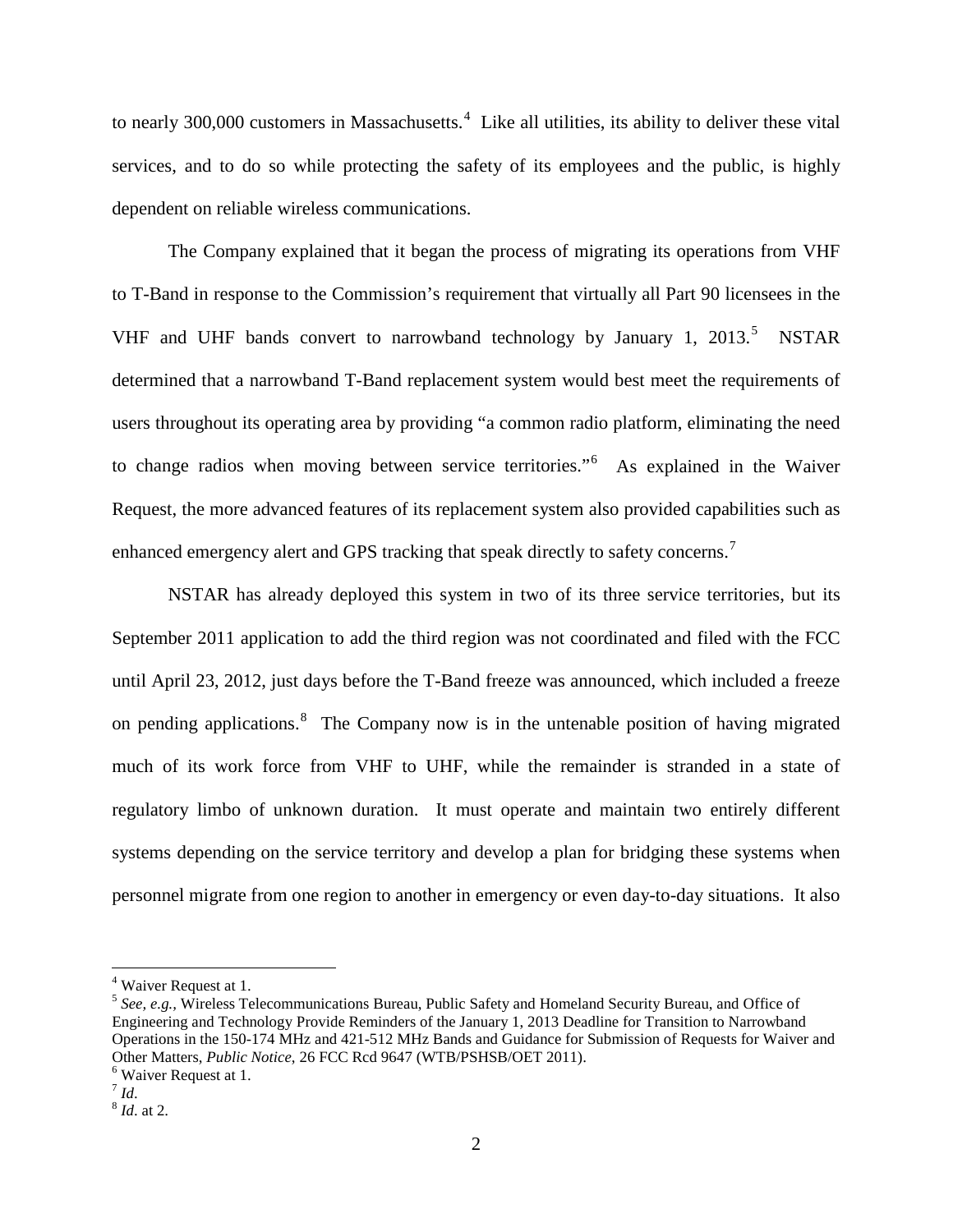means that NSTAR will need to seek relief from the narrowbanding requirement, presumably for the duration of the T-Band freeze.

EWA does not believe that the Middle Class Tax Relief and Job Creation Act of 2012 intended, required or even suggested such a disastrous result.<sup>[9](#page-2-0)</sup> The Commission adopted the freeze saying that "prudent spectrum management dictates that we should stabilize the existing spectrum landscape by suspending the acceptance and processing of T-Band licensing applications that could alter the spectrum landscape **and thereby make implementing the [Spectrum] Act more difficult or costly**."[10](#page-2-1) EWA respectfully disagrees that the future cost of clearing this spectrum is more relevant to prudent spectrum management than meeting the ongoing requirements of private land mobile radio ("PLMR") entities such as NSTAR that need T-Band spectrum today to meet critical communications needs. The Alliance recognizes that a licensing freeze has become the standard antecedent to the auction of encumbered spectrum. While inconvenient or even disruptive for incumbent licensees, auction participants are entitled to know the spectrum landscape before placing bids and need assurance that it will not change during the course of the auction. But these restrictions should be imposed at the last reasonable time before the information is needed by potential bidders and not at the earliest possible date in an effort to minimize the relocation costs they might incur. Containing costs for parties that may bid on T-Band spectrum at some unknown date in the distant future does not outweigh the public interest in allowing T-Band licensees like the Company, Somerset County,  $NJ$ ,  $^{11}$  $^{11}$  $^{11}$  Woodbridge

<span id="page-2-0"></span> $9$  Pub. L. No. 112-96, 126 Stat. 156 (2012) ("Spectrum Act"). The Alliance reminds the FCC once again that the legislation says nothing about an auction of T-Band spectrum used by Industrial/Business licensees, but only "'T-Band spectrum' currently used by public safety eligibles," yet the FCC has applied the freeze to all T-Band channels.<br><sup>10</sup> Freeze PN at 1 (emphasis added).

<span id="page-2-1"></span>

<span id="page-2-2"></span><sup>&</sup>lt;sup>11</sup> See Public Safety and Homeland Security Bureau Seeks Comment on Request for Waiver Filed by Somerset County, New Jersey to Upgrade Its Public Safety Communications System by Modifying Its Sites and Adding Frequencies in the Television Channel 19 (500-506 MHz) Band and a Part 22 Frequency, *Public Notice*, DA 12- 1453 (rel. Sept. 6, 2012) ("Public Notice").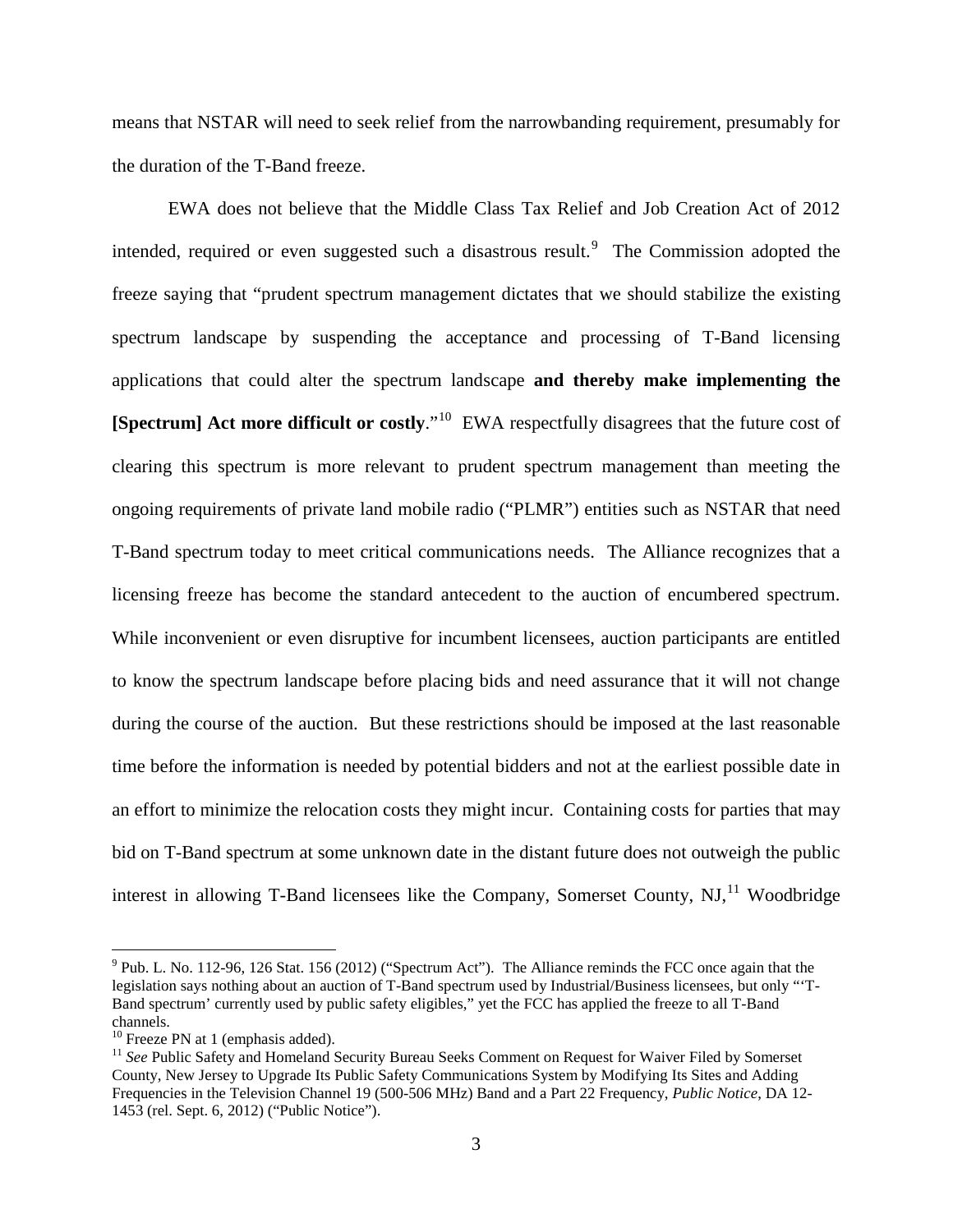Township,  $NJ<sup>12</sup>$  $NJ<sup>12</sup>$  $NJ<sup>12</sup>$  and others to serve existing, identifiable, and quantifiable user requirements without the expense and other resources involved in seeking waiver relief or, worse, being denied waiver relief.<sup>[13](#page-3-1)</sup>

The Commission's decision to freeze all of T-Band while it determines how to implement this aspect of the Spectrum Act is not required by the Act. In fact, the Spectrum Act says only that the **auction must take place not later than nine years from enactment** – or February 2021. It suggests nothing about minimizing the relocation costs that will be incurred as a result of the anticipated sale of this spectrum. Moreover, this decision is inconsistent with the FCC's past practice vis-à-vis when freezes are imposed in anticipation of a spectrum auction.

For example, the FCC has been auctioning vacant non-reserved band FM allotments on a rolling basis since 2004.<sup>14</sup> Like T-Band, which is available for PLMR use in 11 discrete markets across the Company, these allotments are geographically distinct. The FCC did not freeze all such allotments in 2004 in anticipation of auctioning them. Rather, it imposes a freeze on "petitions and counterproposals that propose a change in channel, class, community, or reference coordinates for any of the vacant non-reserved band FM allotments" that are included in a particular auction approximately six months prior to conducting the auction.<sup>[15](#page-3-3)</sup> EWA recognizes that these auctions do not involve the cost of relocating incumbent licensees. Nevertheless, the Commission has allowed the FM marketplace to operate normally until the FCC takes concrete steps to schedule the competitive bidding process for particular allotments.

<span id="page-3-0"></span> <sup>12</sup> *See* Township of Woodbridge, New Jersey, *Order*, DA 12-1483 (rel. Sept. 13, 2012).

<span id="page-3-1"></span><sup>&</sup>lt;sup>13</sup> *See* Company of Bedford, Pennsylvania, *Order*, DA 12-1284 (rel. Aug. 8, 2012); Town of Sandwich, Massachusetts, *Order*, DA 12-1282 (rel. Aug. 8, 2012).

<span id="page-3-3"></span>

<span id="page-3-2"></span><sup>&</sup>lt;sup>14</sup> See FCC Auctions 37, 62, 68, 70, 79, 91, 93, and 94.<br><sup>15</sup> See, e.g., Auction 94 Freeze Announced for Certain FM Applications and Rulemaking Filings, *Public Notice*, DA 12-1451 (rel. Sept. 11, 2012).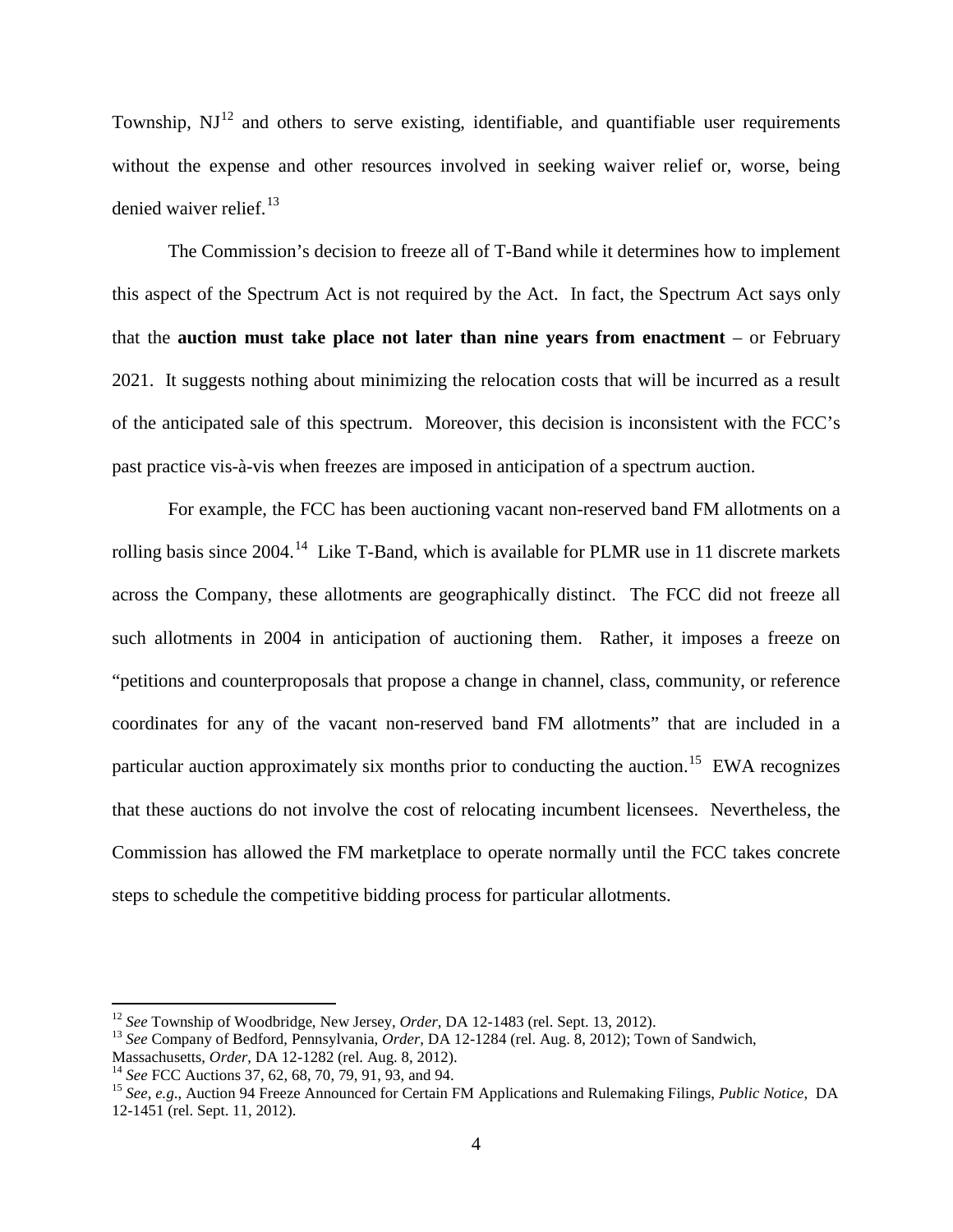EWA addressed the highly disruptive impact of lengthy freezes in its Comments on the T-Band waiver requests filed by the Somerset County, NJ and the Township of Woodbridge, NJ.<sup>[16](#page-4-0)</sup> It noted that the processing freeze in the 39 GHz band that was cited by the FCC in support of its T-Band freeze covered only applications filed on or after a date one month before the FCC adopted a Notice of Proposed Rulemaking in which it proposed specific amendments to the technical and licensing rules governing that band, a step the FCC has not yet taken vis-à-vis the T-Band.<sup>[17](#page-4-1)</sup> The Alliance also noted the Commission's appropriate sensitivity to the impact of freezes in the context of the 800 MHz rebanding proceeding where it stated the following:

We strongly agree with the parties who point out the adverse effects such a threeyear freeze could have on their companies' business plans…. [W]e will do everything possible to minimize the effect the incremental freezes may have on incumbent licensees and new applicants, and direct the Transition Administrator to make accommodations in the implementation plan that will avoid such adverse effects. [18](#page-4-2)

The wisdom of and necessity for imposing a freeze on all spectrum in all T-Band markets almost a decade before the reallocation mandated by the Act, at best, is questionable. It reflects a balancing of the public interest that, in EWA's opinion, without any economic analyses or recognition of the benefits that accrue to the American public through the use of T-Band spectrum by companies such as NSTAR, improperly elevates the benefit of cost containment for future bidders over the immediate and ongoing communications needs of public safety, critical infrastructure, and other important PLMR user requirements.

<span id="page-4-0"></span><sup>&</sup>lt;sup>16</sup> See Public Safety and Homeland Security Bureau Seeks Comment on Request for Waiver Filed by the Township of Woodbridge, New Jersey to Operate a Trunked Public Safety Communications System Using Part 90 and Part 22 Frequencies in the Television Channel 19 (500-506 MHz) Band (rel. July 23, 2012); Comments of EWA filed on Aug. 7, 2012.

<span id="page-4-1"></span><sup>&</sup>lt;sup>17</sup> Amendment of the Commission's Rules Regarding the 37.0-38.6 GHz and 38.6-40.0 GHz Bands, Notice of Proposed Rulemaking and Order, ET Docket No. 95-183, 11 FCC Rcd 4930 at  $\P$  124 (1996).

<span id="page-4-2"></span><sup>&</sup>lt;sup>18</sup> Improving Public Safety Communications in the 800 MHz Band, *Report and Order, Fifth Report and Order, Fourth Memorandum Opinion and Order, and Order*, WT Docket No. 02-55, 19 FCC Rcd 14969 at ¶ 204 (2004).